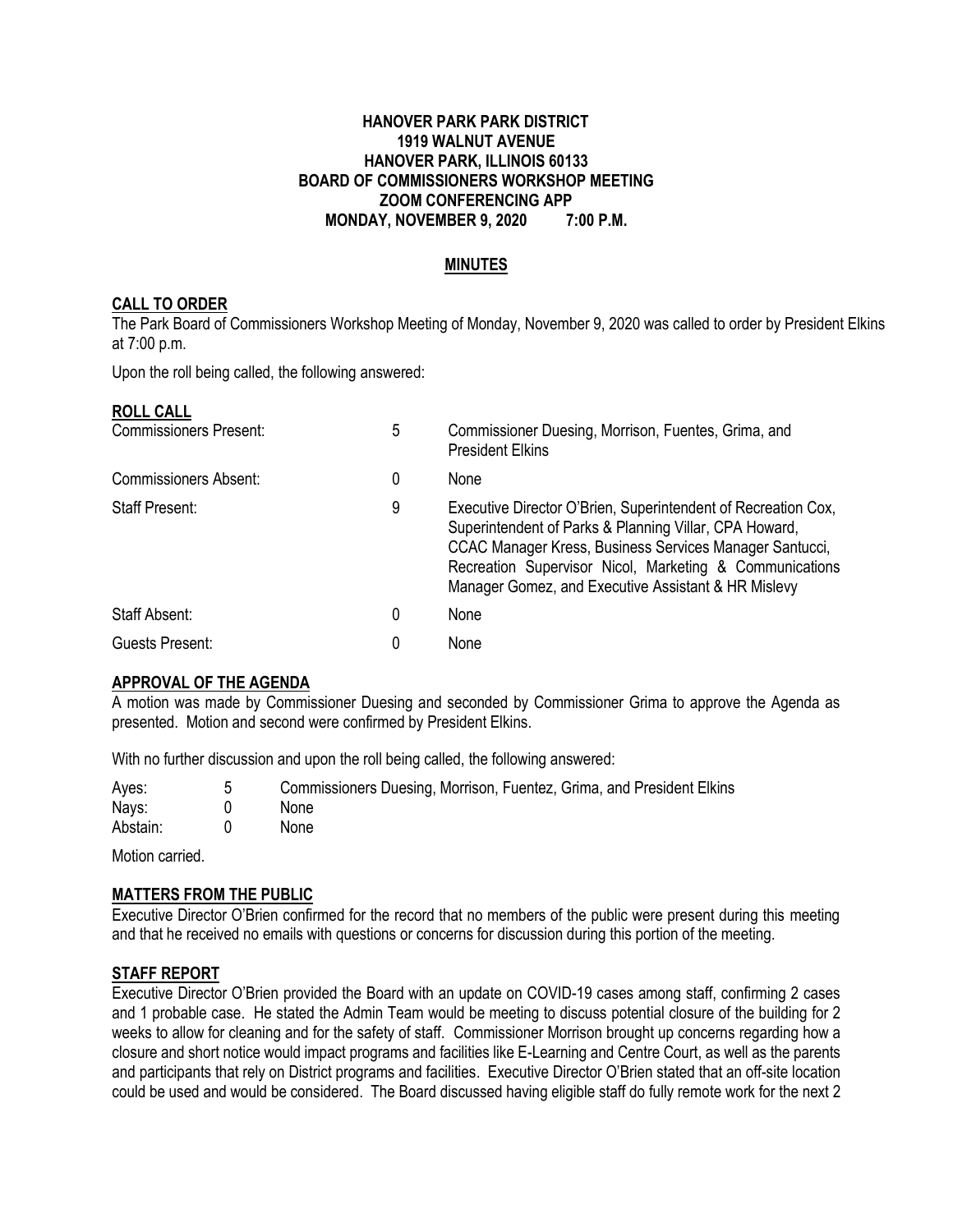weeks. Superintendent Cox, who is also Safety Coordinator, detailed the COVID-19 safety precautions District staff have been abiding by and supervisors have been enforcing. Executive Assistant & HR Mislevy reported that the Task Force has been collecting information from local and state departments of public health to help the Admin Team in their decision. The consensus of the Board is to keep facilities safe, open and operational.

The Board then held further discussion with staff regarding status updates on repair and renovation projects for the four-court tennis dome and Ahlstrand's playground. Superintendent Villar informed that work was completed on the dome's cement wall and would be inflated as soon as weather permits. He also updated the Board that the wrong wood chips were installed in the playground, but that they were in the process of being replaced with the correct ADAcompliant material.

# **LEGISLATIVE UPDATE**

Executive Director O'Brien reported that more Illinois counties are moving into Tier 2 of the state's mitigation plan, including DuPage County. Cook County, where the Community Center is located, remains in Tier 1 at this time.

# **FINANCE / ADMINISTRATION**

### **A. Review Statement of Cash Receipts & Disbursements & related revenue/projection reports (May 1, 2020 through October 31, 2020)**

Manager Santucci confirmed there are 3 payrolls in October 2020 and 2 in November 2020, which is reversed from what occurred in 2019. She stated that the 2C bond funds, from annual rollover, were added to the back of this report and the 2B Bond will be added to the Bond Fund. CPA Howard reported Recreation Department revenues continue to be heavily impacted by COVID-19 restrictions, but the Corporate and Recreation funds do show a surplus with expenses down. CCAC is ahead of their revenue goal with tennis lessons driving this revenue surplus. President Elkins asked CPA Howard if the District was in danger of limits to retaining revenues with expense savings and CPA Howard confirmed that the District was not in danger.

#### **B. Review Proposed 2020 Tax Levy Worksheet with Resolution #20-21-20 – A Resolution Determining the Amounts of Money Exclusive of Election Costs Estimated to be Necessary to be Raised by Taxation Pursuant to the Proposed Levy of the Hanover Park Park District for the Fiscal Year Beginning May 1, 2021**

CPA Howard explained to the Board that the Tax Levy worksheet is a historical review of District tax levies and extensions. He further explained how the 2020 tax levy request and estimated extension will be impacted by COVID-19. CPA Howard confirmed that since the projected Levy is below a 5% increase, a Truth in Taxation hearing would be required of the District.

# **C. Capital Projects Renovations Update**

Superintendent Cox informed the Board that the Ahlstrand flooring project should be completed in mid-December. She also reported that a new fire alarm system is being installed at Ahlstrand which will feature a voice announcement system.

# **D. Monthly Progress Report on Executive Director Initiatives**

Executive Director O'Brien informed the Board that grant research is primarily done by supervisors and/or Superintendents at other park districts. He will be asking the Admin Team to research grants for 1 to 2 hours each week in 2021. Commissioner Grima asked for a status update on the Hanover Park Park District Foundation. Executive Director O'Brien and President Elkins confirmed that the next meeting would be held in December and would be moving to Tuesday night to accommodate current members and trustees. Commissioner Morrison asked about 2021 Foundation meetings not included in the 2021 meetings list. President Elkins explained that this decision was made to separate the Foundation and District, since the Foundation is it's own entity. Executive Director O'Brien stated the Foundation meeting schedule would be decided on by the Foundation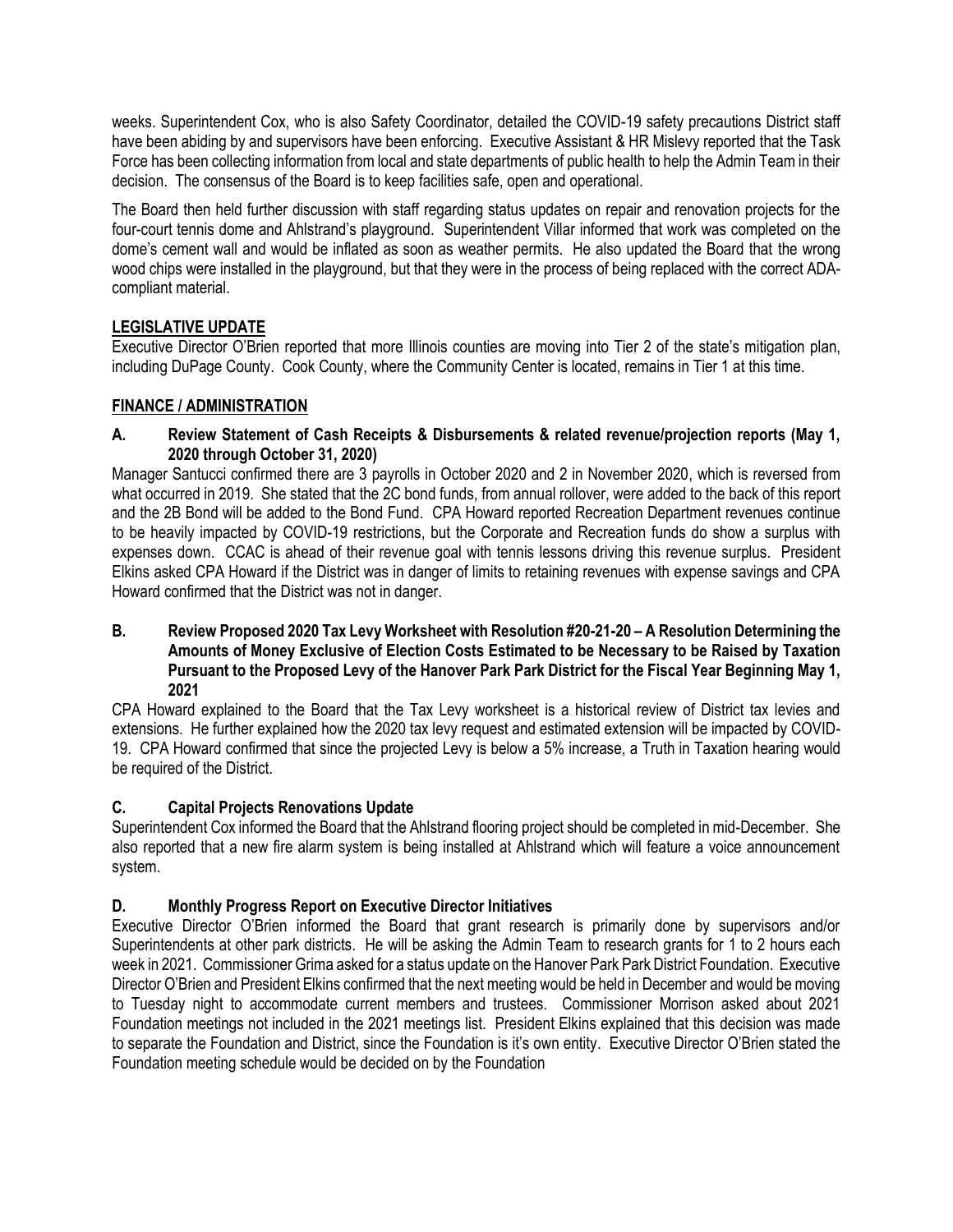### **E. Review 2021 Board Meeting Schedule**

The board went over the 2021 Board meeting schedule and the committee meeting schedule. President Elkins explained that IPRA suggests 2 committee meetings per year. Commissioners Grima and Duesing discussed meeting in December for the Ordinances, Rules, and Regulations Committee. They asked Executive Director O'Brien to review discussion items and send them information via email in the next few weeks. President Elkins asked to move the April Workshop to the  $12<sup>th</sup>$  and the Regular Board meeting to the  $19<sup>th</sup>$  to accommodate Passover.

### **RECREATION**

None

### **PARKS**

### **A. Review Park Inspections**

No discussion.

### **B. Monarch Butterfly Waystation Project**

Superintendent Villar reviewed plants that have been and will be planted in the expansion of the Waystation. Executive Director O'Brien explained that Resolution #20-21-21, A Resolution Authorizing the Executive Director to Enhance and Expand Available Habitat for Monarch Butterflies and other Native Pollinators, is a means to increase public awareness of the Waystation.

### **C. Review Resolution #20-21-21 – A Resolution Authorizing the Executive Director to Enhance and Expand Available Habitat for Monarch Butterflies and other Native Pollinators**

Commissioner Morrison asked what prompted the call for a resolution. Executive Director O'Brien explained this was suggested by the DuPage Monarch Project Group as a way to enhance Waystation exposure and possibly improve chances for a future grant

### **D. Review Equipment Disclaimer and Hold Harmless Agreement and Ordinance #20-21-06 Authorizing the Sale and/or Conveyance for the 2004 Ford F-150 Pickup Vin# 2FTRF17204CA63424**

Gabe explained to the Board that these documents are required when selling Park District property. Executive Director O'Brien added that the truck being sold has already been replaced.

# **CCAC**

# **A. Dome Update**

Superintendent Villar reported that The Farley Group has completed work on the Dome foundation and the Dome will be re-inflated.

# **B. Discuss termination of UTR contract with Universal Tennis, LLC**

Manager Kress confirmed that CCAC held a few UTR events before the shutdown due to COVID-19 occurred. She explained that UTR has not been willing to discount dues while CCAC is unable to use their program so the decision was made to not renew for next year.

### **C. Review Termination of Independent Contractor Agreement Between the Hanover Park Park District and the Hoffman Estates Park District by Mutual Agreement with Resolution #20-21-22 Approving Said Agreement**

Manager Kress provided background information on how this contract originally came to be, but the unanticipated hurdles in implementing it have led to a mutual termination of this agreement.